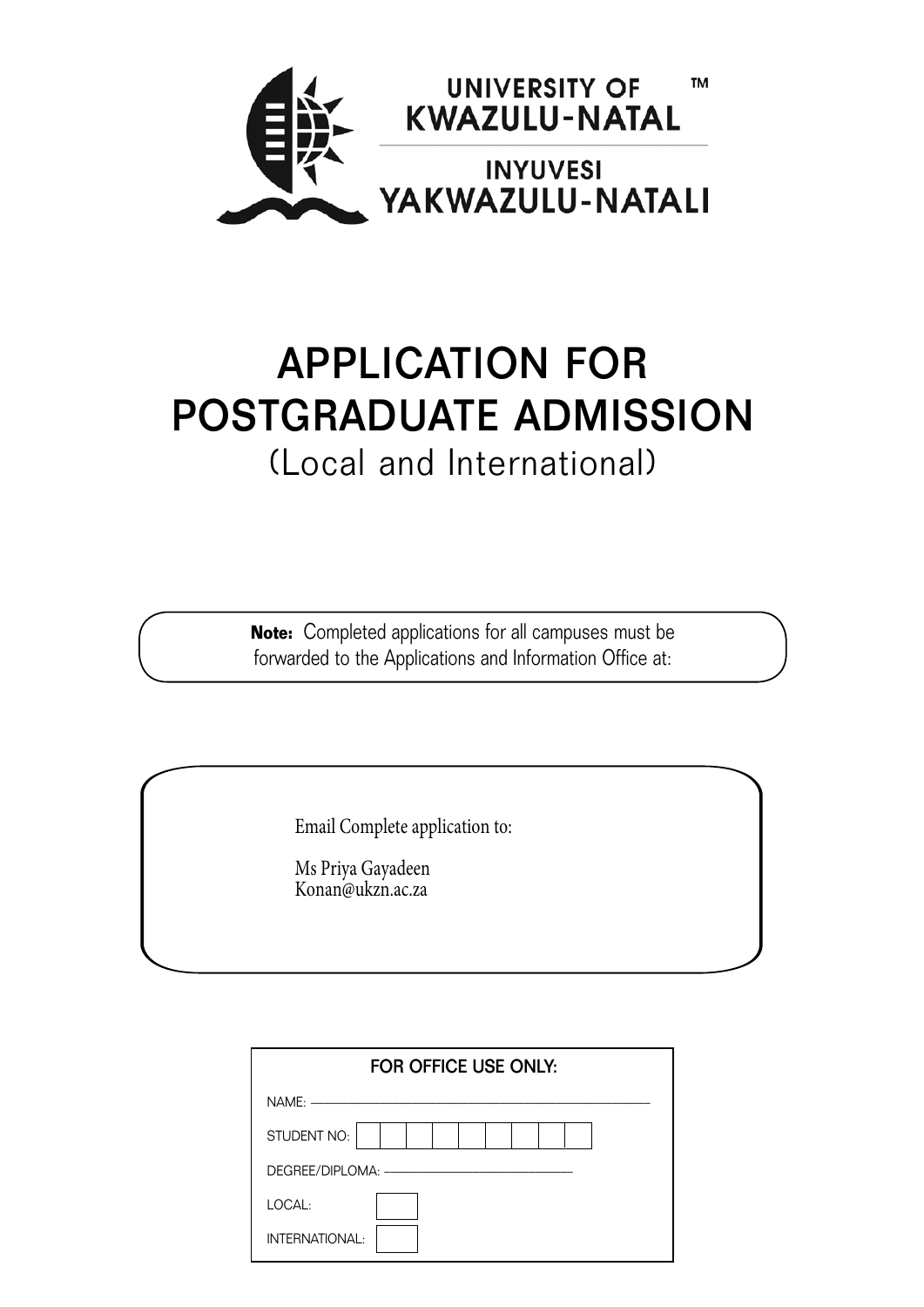#### Please read these notes before completing the attached application form

- 1. The non-refundable **application fee** or proof of payment MUST accompany this application form. Application fees sent by post should be paid by cheque or postal order, not cash. **Please ensure that cheques or postal orders are made out to the University of KwaZulu-Natal. International and local applicants**: Application fees can be paid by electronic transfer/bank deposit. Please find banking details below.
- 2. The application form MUST be **completed as fully and as accurately as possible** to avoid delay in processing. Use names appearing on the identity document when completing the form.
- 3. The University of KwaZulu-Natal is an English medium university. International students from non-English speaking countries must provide proof of English proficiency. Please refer to the Postgraduate Application Guide for further information.
- 4. Applicants whose previous degrees were obtained at a foreign university or from universities outside South Africa must have their qualifications evaluated by South African Qualifications Authority (SAQA) prior to submitting an application to the University.
- 5. If you have **attended another university** please submit a full academic record or you must arrange for the Registrar of that University to submit to this University a full academic record for all years of study and a certificate of conduct to the University of KwaZulu-Natal (see page 8).
- 6. If you are applying for a Masters Degree or Phd please contact the relevant school regarding the format of the proposal on your chosen area of research together with your application.
- 7. International students require a valid study visa to study in SA (See page 8).
- 8. Please confirm Semester 2 intake with the School.

#### Evaluation:

International applicants are required to have their qualifications assessed by the South African Qualification Authority (SAQA).

Please allow for evaluation turnaround time up to three months depending on the rate/amount you have paid. Please refer to the SAQA website.

They can be contacted at: Tel: +27 (0)12 431 5070 or

Email: ceeq@saqa.org.za or consult: www.saqa.org.za

#### Application Fees:

A non-refundable application fee is payable on submission of the application form.

- SA applicants on-time **SA applicants** on-time
- SA applicants late **SA applicants** late
- SADC and Africa **R470**
- **Countries outside Africa** 6146

No late international applications accepted. The banking details are provided on the last page. Please provide your details on the deposit slip and submit proof of payment on submission of your application.

#### Closing Dates:

Honours and Postgraduate Diplomas – Semester 1: 30 September

| Masters Coursework |  |
|--------------------|--|
|                    |  |

- Semester 2: 30 April – Semester 1: 31 October
- Semester 2: 30 April

Masters (Research) and Doctoral studies – no closing dates

#### Health Care Insurance:

#### (Applicable to International Applicants only)

In terms of the Immigration Amendment Act 19 of 2004 any prospective student coming to the Republic of South Africa, must provide proof of medical cover with a medical scheme registered in terms of the Medical Schemes Act, 1998 Act 131 of 1998. The University of KwaZulu-Natal thus only accepts South African Medical Health Aid products approved in terms of the Medical Aid Schemes Act referred to above. To comply with the regulations, the University requires proof of full Medical Health Aid cover with either **Compcare Wellness** or **Momentum Health**. Such cover must cover the minimum of hospitalisation, emergencies and day-to-day cover including medicine and doctor's visits. It is thus advisable to make the necessary financial arrangements for the medical aid cover **prior** to your entry into South Africa. Compcare: www.studentplan.co.za or Momentum Health: www.ingwehealth.co.za.

#### Students with Disabilities:

Please contact the Co-ordinator at the Student Counselling Centre for information on services, equipment and support available to students.

| Tel: +27 (0)31 260 3070/3140 |
|------------------------------|
| Tel: +27 (0)33 260 5213/5233 |
| Tel: +27 (0)31 260 7706/7888 |
| Tel: +27 (0) 260 3665        |
|                              |

#### Needing Assistance:

If you need assistance in selecting programmes, choosing your majors, career or personal guidance, or testing you can contact a counsellor at one of our Student Counselling Centres:

| Howard College -   | Tel: +27 (0)31 260 2668/9    |
|--------------------|------------------------------|
| Pietermaritzburg - | Tel: +27 (0)33 260 5233      |
| Westville –        | Tel: +27 (0)31 260 7337/7751 |

#### Residence Queries:

For all residence queries please phone the relevant campus:

| Tel: +27 (0)31 260 3611 |
|-------------------------|
| Tel: +27 (0)31 260 2282 |
| Tel: +27 (0)31 260 2082 |
| Tel: +27 (0)33 260 2793 |
| Tel: +27 (0)31 260 8070 |
|                         |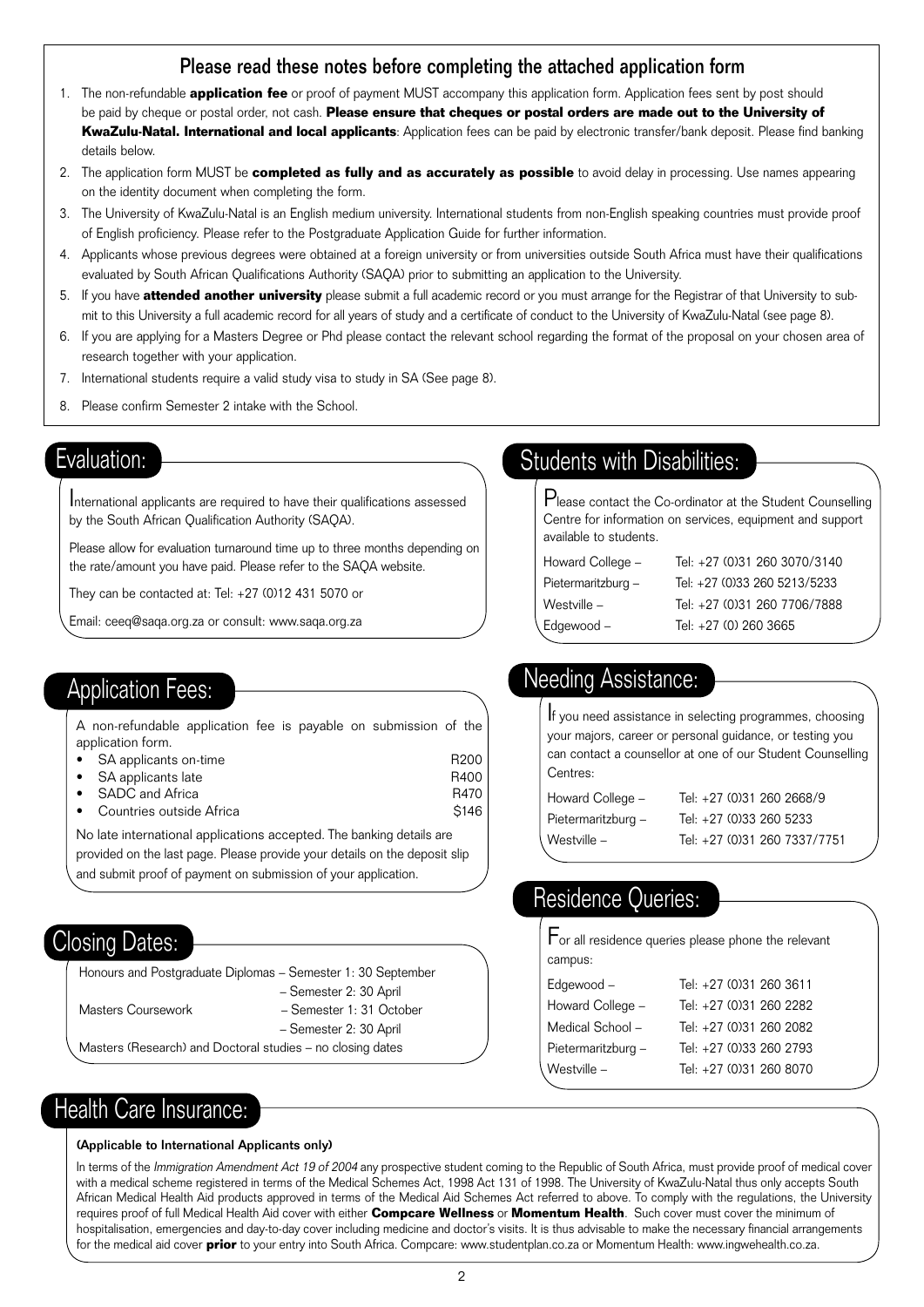| <b>UNIVERSITY OF</b><br>TM<br><b>KWAZULU-NATAL</b> |
|----------------------------------------------------|
| INYUVESI<br>YAKWAZULU-NATALI                       |
| ΔΡΡΙ ΙΟΑΠΟΝ                                        |

# for POSTGRADUATE aDMISSION

|           | Student no: |                                |                     |  |  |
|-----------|-------------|--------------------------------|---------------------|--|--|
| Fees:     |             |                                |                     |  |  |
|           |             | App. Fee Paid: R______________ |                     |  |  |
|           |             |                                |                     |  |  |
|           |             |                                |                     |  |  |
| Into ITS: |             |                                |                     |  |  |
|           |             | By:___________________________ | Date: $\frac{1}{2}$ |  |  |
|           |             |                                |                     |  |  |

|                                                                                                                                                                                                      | In Have you been registered as a student at University of Natal/University of Durban-Westville/University of KwaZulu-Natal before? YES |              |                         |                         |             |            |                      |                                               |                                                  |              |
|------------------------------------------------------------------------------------------------------------------------------------------------------------------------------------------------------|----------------------------------------------------------------------------------------------------------------------------------------|--------------|-------------------------|-------------------------|-------------|------------|----------------------|-----------------------------------------------|--------------------------------------------------|--------------|
|                                                                                                                                                                                                      | . If yes, what was your Student No. (if available)?                                                                                    |              |                         |                         |             |            |                      |                                               |                                                  |              |
|                                                                                                                                                                                                      |                                                                                                                                        |              |                         |                         |             |            |                      |                                               |                                                  |              |
|                                                                                                                                                                                                      | 1. DEGREE FOR WHICH APPLICATION IS BEING MADE                                                                                          |              |                         |                         |             |            |                      |                                               |                                                  |              |
| Year of entry:                                                                                                                                                                                       | $\mathbf{2}$<br>$\mathsf{O}\xspace$                                                                                                    |              | Entry Term: Semester: 1 |                         |             | 2          |                      |                                               | Year of study for this degree/diploma (eg. 1st): |              |
|                                                                                                                                                                                                      | Degrees/Diplomas/Programmes applying for:                                                                                              |              |                         |                         |             |            |                      |                                               |                                                  | OFFICIAL USE |
| Choice<br>Order                                                                                                                                                                                      | Campus                                                                                                                                 |              |                         | Proposed Degree/Diploma |             |            | Programme/Discipline | Full or<br>part-time                          | Approved                                         | Date         |
| $\mathbf{1}$<br>2                                                                                                                                                                                    |                                                                                                                                        |              |                         |                         |             |            |                      |                                               |                                                  |              |
| 3                                                                                                                                                                                                    |                                                                                                                                        |              |                         |                         |             |            |                      |                                               |                                                  |              |
| 4                                                                                                                                                                                                    |                                                                                                                                        |              |                         |                         |             |            |                      |                                               |                                                  |              |
| *For Masters students only                                                                                                                                                                           |                                                                                                                                        |              |                         |                         |             |            |                      |                                               |                                                  |              |
|                                                                                                                                                                                                      | Please ensure that the programme name/s are indicated.                                                                                 |              |                         |                         |             |            |                      |                                               |                                                  |              |
|                                                                                                                                                                                                      | 2. PERSONAL DETAILS                                                                                                                    |              |                         |                         |             |            |                      |                                               |                                                  |              |
|                                                                                                                                                                                                      |                                                                                                                                        |              |                         |                         |             |            |                      |                                               |                                                  |              |
|                                                                                                                                                                                                      |                                                                                                                                        |              |                         |                         |             |            |                      |                                               |                                                  |              |
|                                                                                                                                                                                                      |                                                                                                                                        |              |                         |                         |             |            |                      |                                               |                                                  |              |
|                                                                                                                                                                                                      | Female                                                                                                                                 |              |                         |                         |             |            |                      |                                               |                                                  |              |
|                                                                                                                                                                                                      |                                                                                                                                        | Single       |                         | Divorced                |             |            | Widowed              |                                               |                                                  |              |
|                                                                                                                                                                                                      | Do you wish your name/address to be kept confidential between yourself and the University? Yes                                         |              |                         |                         |             |            |                      | No                                            |                                                  |              |
|                                                                                                                                                                                                      | Note: Disclosure of information is subject to the Promotion of Access to Information Act and other relevant laws.                      |              |                         |                         |             |            |                      |                                               |                                                  |              |
|                                                                                                                                                                                                      |                                                                                                                                        |              |                         |                         |             | (optional) |                      |                                               |                                                  |              |
|                                                                                                                                                                                                      | Coloured                                                                                                                               |              | Indian                  |                         | White       |            |                      | Other <b>Community</b> Other <b>Community</b> | (specify)                                        |              |
|                                                                                                                                                                                                      |                                                                                                                                        |              |                         |                         |             |            |                      |                                               |                                                  |              |
|                                                                                                                                                                                                      | DAY                                                                                                                                    | <b>MONTH</b> |                         |                         | <b>YEAR</b> |            |                      |                                               |                                                  |              |
| Medical Practitioners: HPCSA Registration number MP_<br>Gender: Male<br>Marital Status: Married<br>Confidentiality:<br>Religion:<br>Race: African<br>Home Language: _<br>Date of Birth:<br>SAID No.: |                                                                                                                                        |              |                         |                         |             |            |                      |                                               |                                                  |              |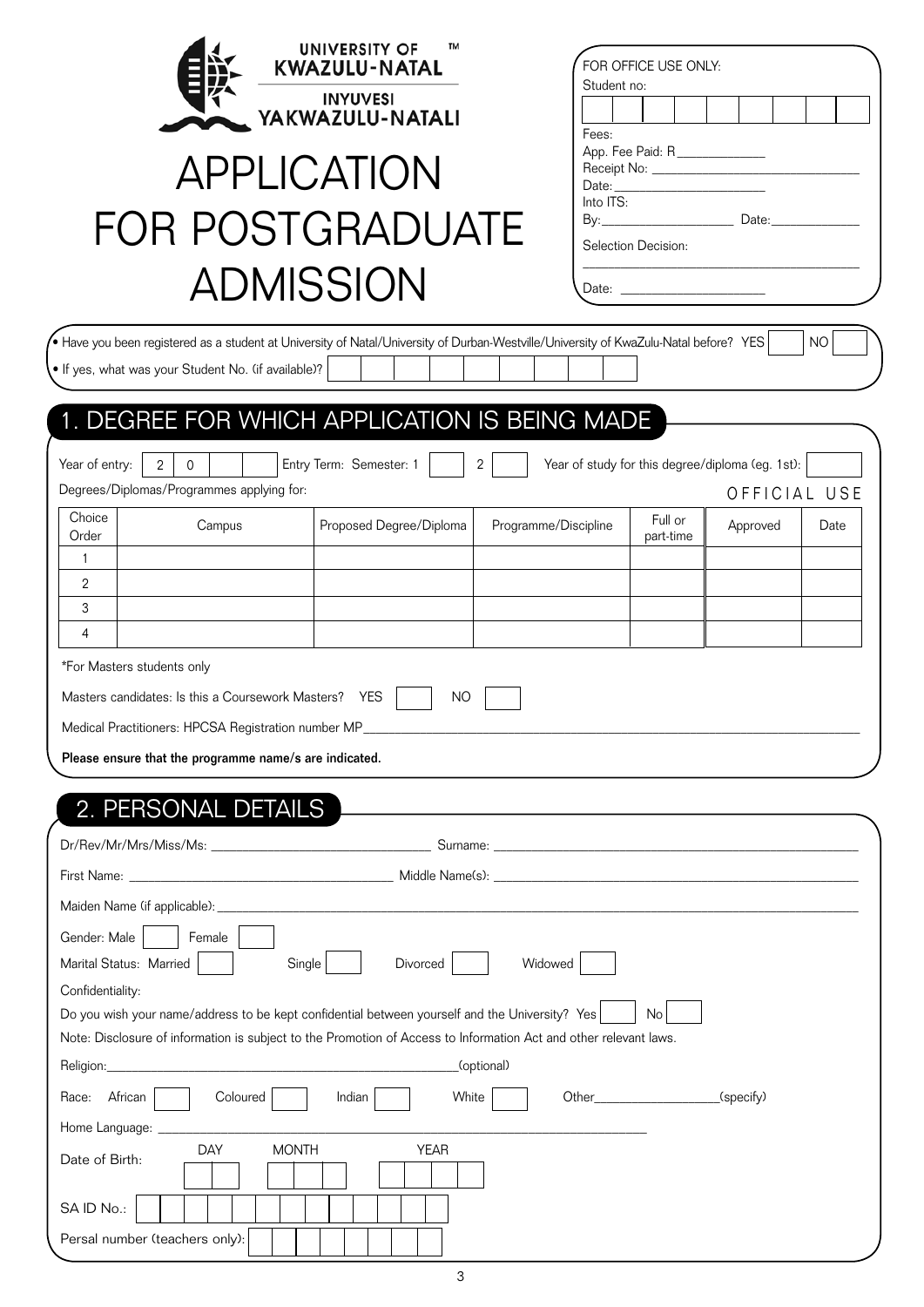| 3. RESIDENCY                                                                                                                                           |                       |     |             |           |                                                                                                                                                       |    |  |
|--------------------------------------------------------------------------------------------------------------------------------------------------------|-----------------------|-----|-------------|-----------|-------------------------------------------------------------------------------------------------------------------------------------------------------|----|--|
| Are you a permanent resident of SA?                                                                                                                    |                       |     | <b>YES</b>  |           | N <sub>O</sub>                                                                                                                                        |    |  |
| If not, what is your country of permanent residence?                                                                                                   |                       |     |             |           |                                                                                                                                                       |    |  |
| Passport No.:                                                                                                                                          |                       |     |             |           |                                                                                                                                                       |    |  |
| DAY<br><b>MONTH</b><br><b>Expiry Date</b>                                                                                                              |                       |     | <b>YEAR</b> |           |                                                                                                                                                       |    |  |
| Res Permit No.:                                                                                                                                        |                       |     |             |           | (if in possession)                                                                                                                                    |    |  |
| <b>MONTH</b><br><b>DAY</b><br>Expiry Date:                                                                                                             |                       |     | <b>YEAR</b> |           |                                                                                                                                                       |    |  |
| 4. POST-SCHOOL ACTIVITIES                                                                                                                              |                       |     |             |           | Present activity (Please tick)                                                                                                                        |    |  |
| *University student                                                                                                                                    | 01                    |     |             |           | Technical College student                                                                                                                             | 05 |  |
| Teacher's Training College                                                                                                                             | 02                    |     |             |           | Labour Force (Employed)                                                                                                                               | 07 |  |
| Technikon Student                                                                                                                                      | 03                    |     |             |           | Standard 10 pupil/Grade 12 learner                                                                                                                    | 08 |  |
| College of Nursing student                                                                                                                             | 04                    |     |             |           | OTHER (                                                                                                                                               | 09 |  |
| NOTE: The code structure has been set up (by ITS) in terms of government reporting requirements.<br>If you are employed please complete the following: |                       |     |             |           | * If university student, please state name of the last institution in section 9 on page 5 and submit academic record and certificate of good conduct: |    |  |
| Name of Company/Institution                                                                                                                            |                       |     |             |           |                                                                                                                                                       |    |  |
| Address of Company/Institution                                                                                                                         |                       |     |             |           |                                                                                                                                                       |    |  |
|                                                                                                                                                        |                       |     |             |           |                                                                                                                                                       |    |  |
| Post Code                                                                                                                                              | Telephone No. (Work): |     |             |           | Area dialling code:                                                                                                                                   |    |  |
| Fee Account to Employer                                                                                                                                |                       | Yes |             | <b>No</b> |                                                                                                                                                       |    |  |
|                                                                                                                                                        |                       |     |             |           |                                                                                                                                                       |    |  |

#### 5. english proficiency

#### **APPLICABLE TO INTERNATIONAL APPLICANTS ONLY**

Applicants applying for admission into a degree programme at the University need to demonstrate that they have obtained one of the following levels of English proficiency.

- 1. A pass in an examination equivalent to English at Home or First Additional language level in the NSC (National Senior Certificate) or at the Higher Grade (First or Second Language) at the South African Senior Certificate level (matriculation).
- 2. A pass in English language at A-level, or O-level (C-symbol or higher), or the International Baccalaureate or equivalent examination.
- 3. For international applicants who do not satisfy (1) or (2) above and for whom English is a foreign language:
	- an overall band score of 7.0 on the International English Language Testing System (IELTS) for Postgraduate studies and 6.0 for Undergraduate studies, or
	- a test score of 550 on the paper version of the Test of English as a Foreign Language (TOEFL) or a score of at least 80 on the IBT (electronic) version of the test. See Postgraduate Application Guide for more details.

Scores need to be submitted with application forms.

Name of document:

## 6. Address and contact details

| Postal Address: The Contract of the Postal Address:                                                             | Physical address (different from postal): | Contact Telephone Numbers:            |
|-----------------------------------------------------------------------------------------------------------------|-------------------------------------------|---------------------------------------|
|                                                                                                                 |                                           | Work: Code: ______ No: _______        |
|                                                                                                                 |                                           | Home: Code: ______ No: ____________   |
|                                                                                                                 |                                           | Code: No:<br>Fax:                     |
| Postal Code: The Contract of the Code of the Code of the Code of the Code of the Code of the Code of the Code o |                                           |                                       |
| Country (if not SA): _________________                                                                          | Country (if not SA): ___________          | E-mail: <u>Contract Communication</u> |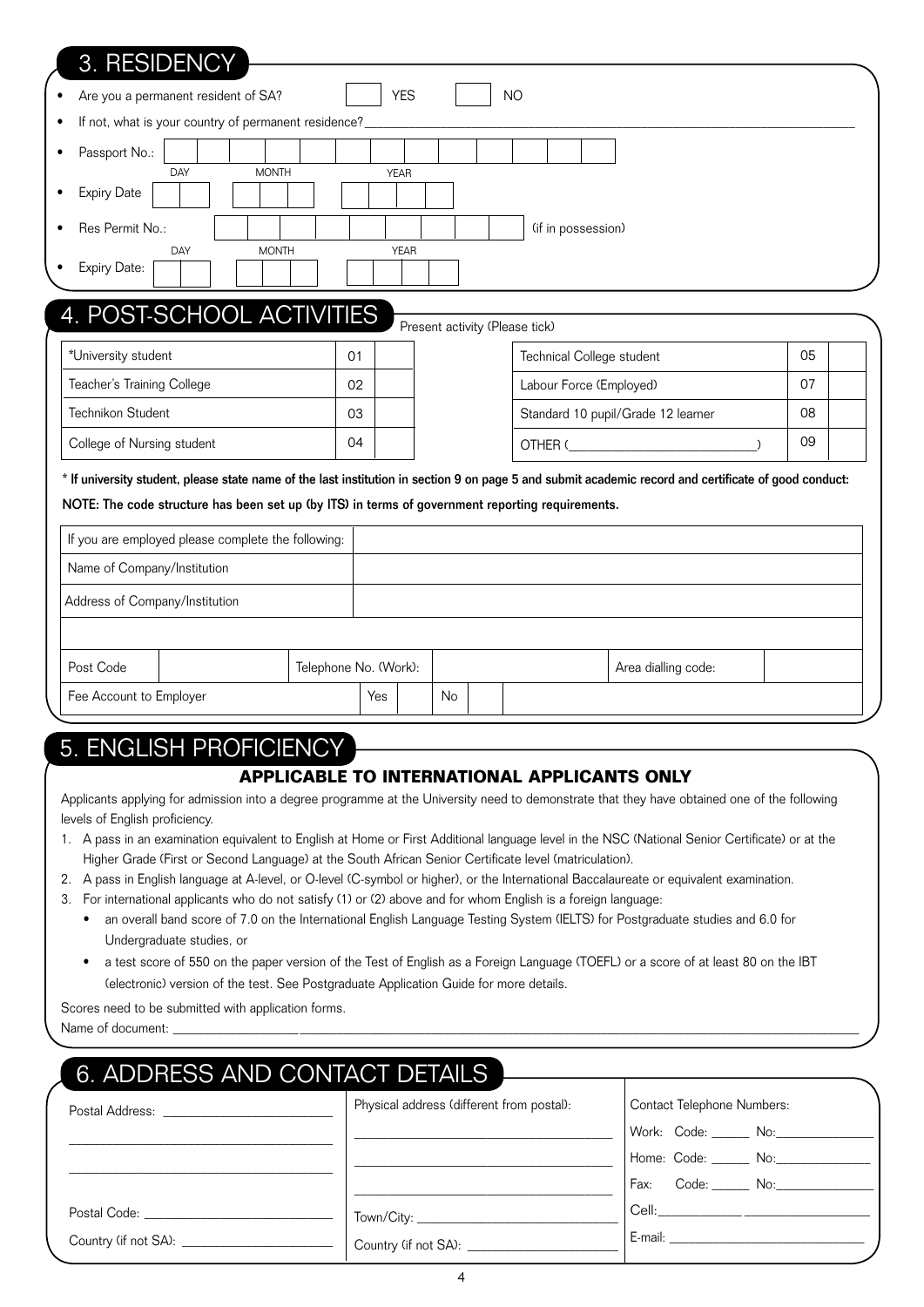## 7. next-of-kin information

| Relationship: | Father<br>Grandparent                                                                    | Mother<br>Child   | Spouse<br>Guardian                            | <b>Brother</b><br>Other | Sister                                       |  |  |  |  |  |
|---------------|------------------------------------------------------------------------------------------|-------------------|-----------------------------------------------|-------------------------|----------------------------------------------|--|--|--|--|--|
|               |                                                                                          | Physical address: |                                               |                         | Contact Telephone Numbers:<br>Work:<br>Home: |  |  |  |  |  |
|               | Postal Code: The Contract of the Code:<br>Country (if not SA): _________________________ |                   | Country (if not SA): ________________________ |                         | Code: _____________No: _________________     |  |  |  |  |  |
|               |                                                                                          |                   |                                               |                         |                                              |  |  |  |  |  |

## 8. high school details

Year of last school leaving certificate (equivalent to Grade 12):

Name of school certificate/diploma:

Examination No (if available):

#### **NB: International APPLICANTs to check equivalence with Matriculation Board**

Type of Matriculation Exemption already held: (Please tick one)

| 01 | Full Exemption       | 07 | <b>Other Senior Certificate</b>            |  |
|----|----------------------|----|--------------------------------------------|--|
| 03 | Ordinary Conditional | 08 | NTC3/N3/NSC                                |  |
| 04 | Mature Age Exemption | 09 | Standard 10 Practical                      |  |
| 05 | Foreign Exemption    | 10 | Other                                      |  |
| 06 | Immigrants Exemption |    | Discretionary Provision (Senate exemption) |  |

#### NOTE: The code structure has been set up by ITS in terms of government reporting requirements.

|        | <b>SCHOOL NAME</b> | <b>YEAR</b> |  | <b>Examination Authority</b> | Grades/Forms Passed |  |
|--------|--------------------|-------------|--|------------------------------|---------------------|--|
|        |                    | From        |  |                              |                     |  |
|        |                    |             |  |                              |                     |  |
| C<br>▵ |                    |             |  |                              |                     |  |
|        |                    |             |  |                              |                     |  |

### 9. post school enrolment

|                                                                                                                                         |                         |                         |           |           | <b>AWARD DATE</b>   | <b>YEARS ATTENDED</b> |    |
|-----------------------------------------------------------------------------------------------------------------------------------------|-------------------------|-------------------------|-----------|-----------|---------------------|-----------------------|----|
|                                                                                                                                         | <b>INSTITUTION NAME</b> | NAME OF DEGREE/DIPLOMA/ | Completed |           | <b>IF COMPLETED</b> |                       |    |
|                                                                                                                                         |                         | <b>CERTIFICATE</b>      | Yes       | <b>No</b> |                     | From                  | To |
|                                                                                                                                         |                         |                         |           |           |                     |                       |    |
| $\overline{2}$                                                                                                                          |                         |                         |           |           |                     |                       |    |
| 3                                                                                                                                       |                         |                         |           |           |                     |                       |    |
| 4                                                                                                                                       |                         |                         |           |           |                     |                       |    |
| 5                                                                                                                                       |                         |                         |           |           |                     |                       |    |
| 6                                                                                                                                       |                         |                         |           |           |                     |                       |    |
| Have you ever been refused entry to, expelled or excluded from another institution?<br>NO<br><b>YES</b>                                 |                         |                         |           |           |                     |                       |    |
| If "Yes", please provide the details. If previously registered, please provide documentary proof                                        |                         |                         |           |           |                     |                       |    |
| Have you ever been refused entry to, excluded or expelled from a residence of any university, college or technikon?<br><b>YES</b><br>NO |                         |                         |           |           |                     |                       |    |
| If "Yes", provide the details: (use separate paper if required)                                                                         |                         |                         |           |           |                     |                       |    |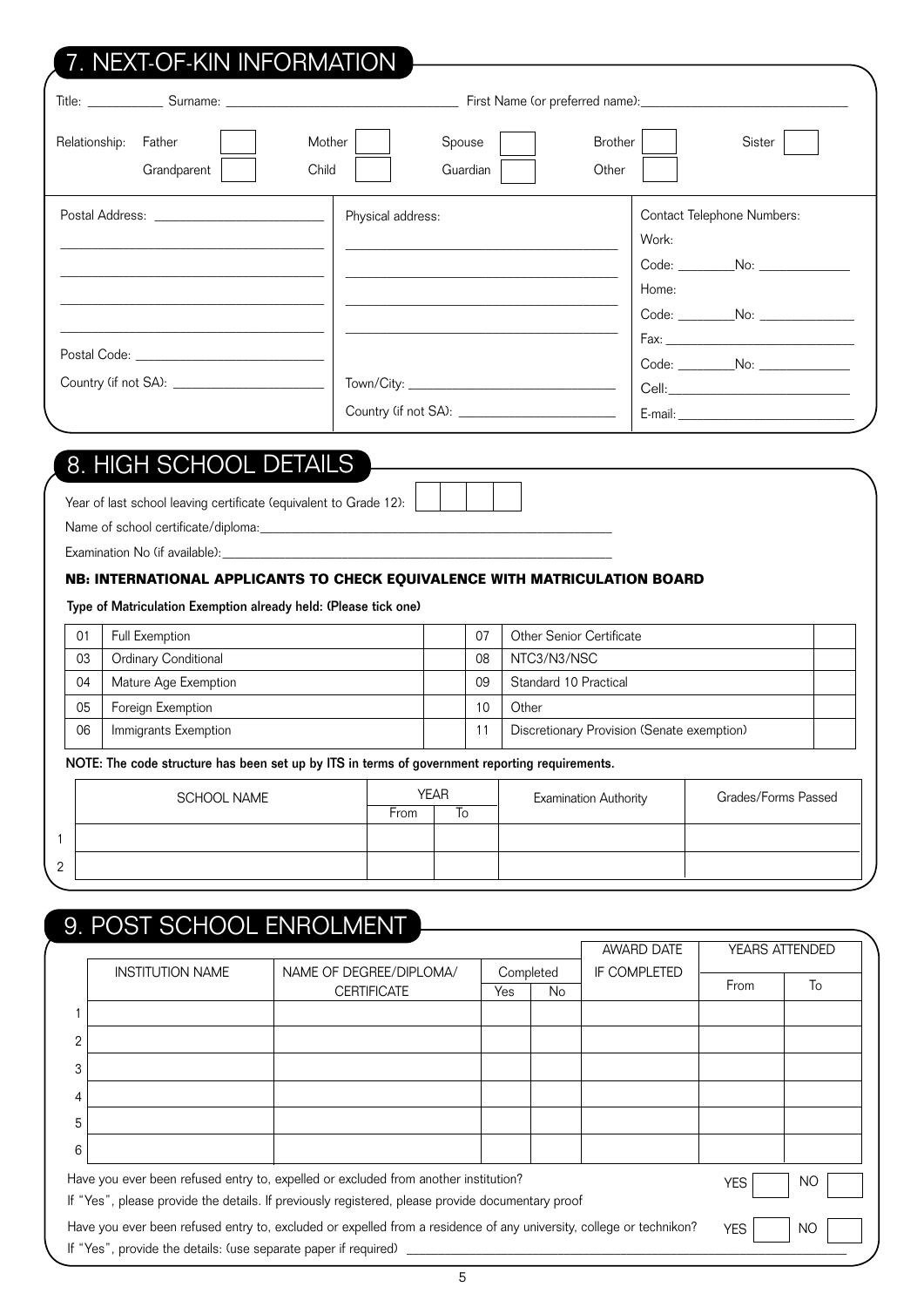## 10. MEDICAL IN

| 10. MEDICAL INFORMATION                                                                                                                                                                                                                                                                                                   |                                                                                                                                                                                                                                                                                                                                  |                                                                                                                                                               |  |  |  |  |
|---------------------------------------------------------------------------------------------------------------------------------------------------------------------------------------------------------------------------------------------------------------------------------------------------------------------------|----------------------------------------------------------------------------------------------------------------------------------------------------------------------------------------------------------------------------------------------------------------------------------------------------------------------------------|---------------------------------------------------------------------------------------------------------------------------------------------------------------|--|--|--|--|
| 10.1 DISABILITY INFORMATION                                                                                                                                                                                                                                                                                               |                                                                                                                                                                                                                                                                                                                                  | The University is sensitive to the needs of students with disability, and will attempt to provide                                                             |  |  |  |  |
| Do you have any disability, physical or otherwise, that might require support?                                                                                                                                                                                                                                            | support where possible.<br><b>YES</b>                                                                                                                                                                                                                                                                                            | NO.<br>If "Yes", please indicate:                                                                                                                             |  |  |  |  |
| Persons with a Visual Impairment                                                                                                                                                                                                                                                                                          | Persons with a Physical Impairment                                                                                                                                                                                                                                                                                               | Persons with Diabetes                                                                                                                                         |  |  |  |  |
| <b>Blind</b>                                                                                                                                                                                                                                                                                                              | Uses a wheelchair                                                                                                                                                                                                                                                                                                                | Persons with Epilepsy                                                                                                                                         |  |  |  |  |
| Partially sighted                                                                                                                                                                                                                                                                                                         | Uses crutches/callipers                                                                                                                                                                                                                                                                                                          | Persons with Cerebal Palsy                                                                                                                                    |  |  |  |  |
| Persons with a Hearing Impairment                                                                                                                                                                                                                                                                                         | Persons with paraplegia/quadriplegia/                                                                                                                                                                                                                                                                                            | Persons with Intellectual/Psychiatric/                                                                                                                        |  |  |  |  |
|                                                                                                                                                                                                                                                                                                                           | hemiplegia/post-polio paralysis                                                                                                                                                                                                                                                                                                  | Psychological Impairment                                                                                                                                      |  |  |  |  |
| Partially deaf                                                                                                                                                                                                                                                                                                            | Other (please specify)                                                                                                                                                                                                                                                                                                           | Persons with Medical/Chronic Ailments                                                                                                                         |  |  |  |  |
| Mild to moderately deaf                                                                                                                                                                                                                                                                                                   |                                                                                                                                                                                                                                                                                                                                  | that require support (Please specify)                                                                                                                         |  |  |  |  |
|                                                                                                                                                                                                                                                                                                                           | 10.2 COMPULSORY FOR INTERNATIONAL APPLICANTS ONLY                                                                                                                                                                                                                                                                                | Other (Please specify)                                                                                                                                        |  |  |  |  |
| <b>Health Insurance</b>                                                                                                                                                                                                                                                                                                   |                                                                                                                                                                                                                                                                                                                                  |                                                                                                                                                               |  |  |  |  |
|                                                                                                                                                                                                                                                                                                                           | (name) confirm that I will/have applied for medical cover with a medical scheme registered in terms of                                                                                                                                                                                                                           |                                                                                                                                                               |  |  |  |  |
| the Medical Schemes Act, 1998 Act 131 of 1998.                                                                                                                                                                                                                                                                            |                                                                                                                                                                                                                                                                                                                                  |                                                                                                                                                               |  |  |  |  |
|                                                                                                                                                                                                                                                                                                                           |                                                                                                                                                                                                                                                                                                                                  |                                                                                                                                                               |  |  |  |  |
| <b>11. RESIDENCE APPLICATION</b>                                                                                                                                                                                                                                                                                          |                                                                                                                                                                                                                                                                                                                                  |                                                                                                                                                               |  |  |  |  |
| Do you wish to apply for admission to University Residence?                                                                                                                                                                                                                                                               | <b>NO</b><br><b>YES</b>                                                                                                                                                                                                                                                                                                          |                                                                                                                                                               |  |  |  |  |
| If yes, which Campus? Howard College                                                                                                                                                                                                                                                                                      | Pietermaritzburg<br>Edgewood                                                                                                                                                                                                                                                                                                     | Medical School<br>Westville                                                                                                                                   |  |  |  |  |
|                                                                                                                                                                                                                                                                                                                           | If you are unsuccessful in obtaining accommodation in a University Residence, where will you stay?                                                                                                                                                                                                                               |                                                                                                                                                               |  |  |  |  |
|                                                                                                                                                                                                                                                                                                                           |                                                                                                                                                                                                                                                                                                                                  |                                                                                                                                                               |  |  |  |  |
| 12. FUNDING OF STUDIES                                                                                                                                                                                                                                                                                                    |                                                                                                                                                                                                                                                                                                                                  |                                                                                                                                                               |  |  |  |  |
| How do you propose to finance your studies?                                                                                                                                                                                                                                                                               |                                                                                                                                                                                                                                                                                                                                  |                                                                                                                                                               |  |  |  |  |
|                                                                                                                                                                                                                                                                                                                           |                                                                                                                                                                                                                                                                                                                                  |                                                                                                                                                               |  |  |  |  |
|                                                                                                                                                                                                                                                                                                                           | NOTE: A REGISTERED STUDENT IS RESPONSIBLE FOR PAYMENT OF ALL FEES EVEN IF FUNDED BY A SPONSOR.                                                                                                                                                                                                                                   |                                                                                                                                                               |  |  |  |  |
|                                                                                                                                                                                                                                                                                                                           |                                                                                                                                                                                                                                                                                                                                  |                                                                                                                                                               |  |  |  |  |
| <b>13. DECLARATION AND UNDERSTANDING</b>                                                                                                                                                                                                                                                                                  |                                                                                                                                                                                                                                                                                                                                  |                                                                                                                                                               |  |  |  |  |
|                                                                                                                                                                                                                                                                                                                           | To be completed with the assistance of Parent/Guardian where applicant is under 18 years of age (a minor).                                                                                                                                                                                                                       |                                                                                                                                                               |  |  |  |  |
| 1. lundertake                                                                                                                                                                                                                                                                                                             | If my application is successful and I accept the offer of a place to study at the University of KwaZulu-Natal,                                                                                                                                                                                                                   |                                                                                                                                                               |  |  |  |  |
|                                                                                                                                                                                                                                                                                                                           | 1.1 To comply with the procedures, rules and regulations of the University of KwaZulu-Natal.<br>1.2 To inform the Registrar immediately, in writing, if I change my address or if I intend cancelling my provisional acceptance.                                                                                                 |                                                                                                                                                               |  |  |  |  |
|                                                                                                                                                                                                                                                                                                                           | 1.3 To acquaint myself with all the rules and general regulations that relate to the degree for which I am applying.                                                                                                                                                                                                             |                                                                                                                                                               |  |  |  |  |
|                                                                                                                                                                                                                                                                                                                           | 1.4 To make alternate arrangement for accommodation should the University accept me for the degree and cannot offer me accommodation.<br>2. I/We hereby accept liability for the payment of all tuition fees or other fees which may be charged by the University as a result of my/his/her studies at                           |                                                                                                                                                               |  |  |  |  |
| the University.                                                                                                                                                                                                                                                                                                           |                                                                                                                                                                                                                                                                                                                                  |                                                                                                                                                               |  |  |  |  |
| 3. I am aware that my enrolment is valid only if it complies with the regulations of the degree concerned, notwithstanding the acceptance of this application<br>by the University.                                                                                                                                       |                                                                                                                                                                                                                                                                                                                                  |                                                                                                                                                               |  |  |  |  |
|                                                                                                                                                                                                                                                                                                                           | 4. I/We accept the responsibility of submitting all documents required by the University before the stipulated due dates.                                                                                                                                                                                                        |                                                                                                                                                               |  |  |  |  |
| 5. I declare<br>5.1 That I make this application and give the declarations and understandings with the knowledge and consent of my parent/guardian/employer.                                                                                                                                                              |                                                                                                                                                                                                                                                                                                                                  |                                                                                                                                                               |  |  |  |  |
| 5.2 I warrant that the information contained herein is true and correct and the University shall be entitled to declare the contract void and cancel my<br>registration if I have made any misrepresentation or omission on this application.                                                                             |                                                                                                                                                                                                                                                                                                                                  |                                                                                                                                                               |  |  |  |  |
|                                                                                                                                                                                                                                                                                                                           |                                                                                                                                                                                                                                                                                                                                  |                                                                                                                                                               |  |  |  |  |
|                                                                                                                                                                                                                                                                                                                           |                                                                                                                                                                                                                                                                                                                                  |                                                                                                                                                               |  |  |  |  |
| Signature of Student                                                                                                                                                                                                                                                                                                      | Signature of Parent/Guardian<br>Date                                                                                                                                                                                                                                                                                             | Date                                                                                                                                                          |  |  |  |  |
|                                                                                                                                                                                                                                                                                                                           | SURETYSHIP To be completed with the assistance of Parent/Guardian where applicant is under 18 years of age (a minor).                                                                                                                                                                                                            |                                                                                                                                                               |  |  |  |  |
| I, the undersigned lawful parent/guardian of the applicant, do hereby bind myself to the University of KwaZulu-Natal as surety in solidium and co-principal<br>debtor with the above-named applicant for the due payment of all fees and other charges due and payable to the University of KwaZulu-Natal in terms of the |                                                                                                                                                                                                                                                                                                                                  |                                                                                                                                                               |  |  |  |  |
|                                                                                                                                                                                                                                                                                                                           | relevant applicable annual schedule of fees. The surety will operate as a continuing covering suretyship. I agree that I will not be released from liability under<br>this suretyship in any circumstances whatever, except with the University of KwaZulu-Natal's written consent and in particular, I shall not be released by |                                                                                                                                                               |  |  |  |  |
|                                                                                                                                                                                                                                                                                                                           |                                                                                                                                                                                                                                                                                                                                  |                                                                                                                                                               |  |  |  |  |
|                                                                                                                                                                                                                                                                                                                           | reason of the fact that the aggregate amount owed to you by the applicant may fluctuate and may at times be nil.                                                                                                                                                                                                                 |                                                                                                                                                               |  |  |  |  |
|                                                                                                                                                                                                                                                                                                                           |                                                                                                                                                                                                                                                                                                                                  |                                                                                                                                                               |  |  |  |  |
| Address:                                                                                                                                                                                                                                                                                                                  |                                                                                                                                                                                                                                                                                                                                  |                                                                                                                                                               |  |  |  |  |
|                                                                                                                                                                                                                                                                                                                           | of all notices, documents and legal proceedings against me. In the event of my changing this address I agree to inform the Student Debtors Section of the                                                                                                                                                                        | Which will be my domicilium citandi et executandi (permanent residential address) for all purposes under this document which means that I will accept service |  |  |  |  |

Signature parent/guardian Date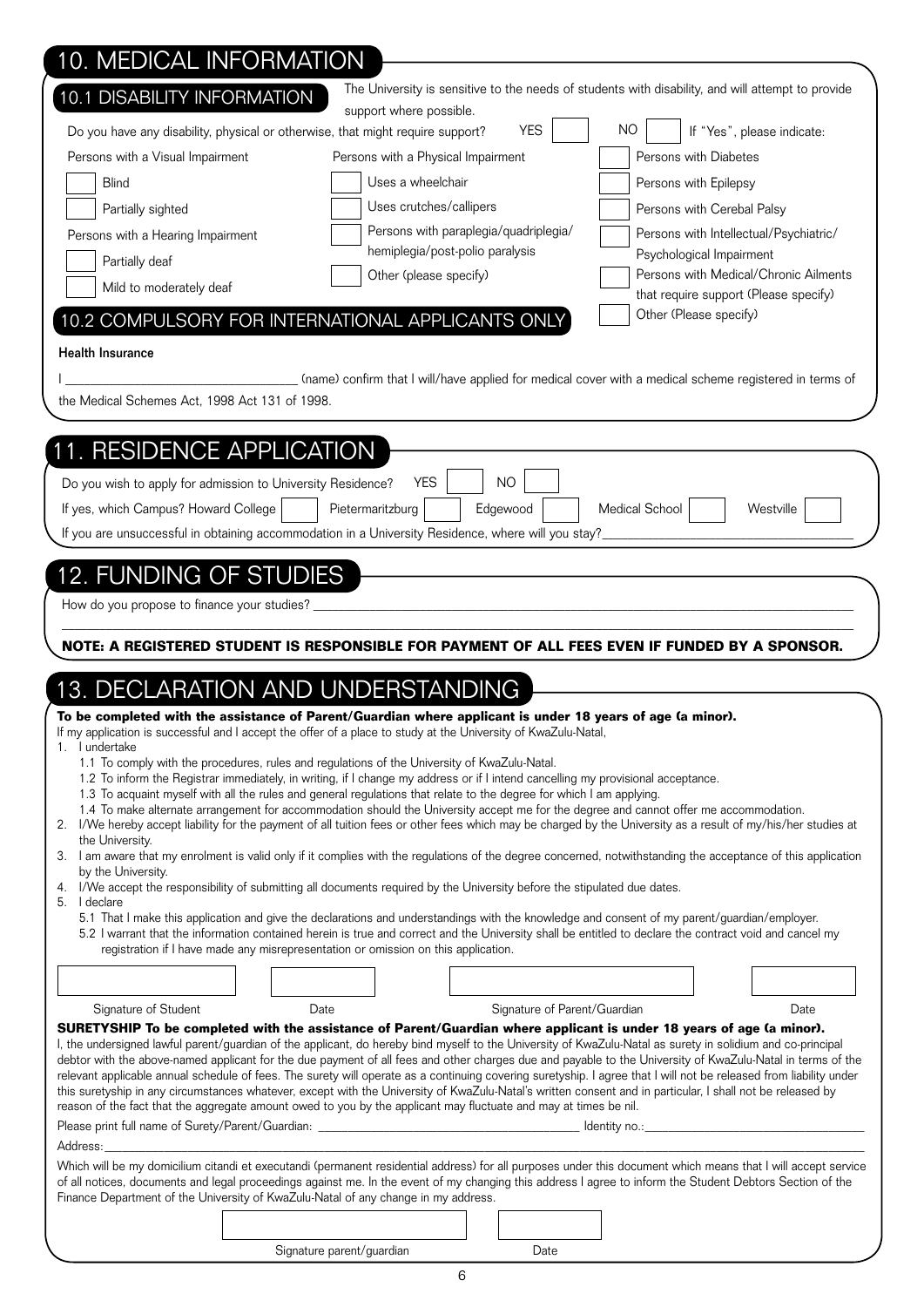## **CHECKLIST**

| Please ensure that the following relevant certified documents are enclosed with this application         |                         |  |  |
|----------------------------------------------------------------------------------------------------------|-------------------------|--|--|
| Have you indicated your choice of degree/diploma and campus?                                             | <b>YES</b><br>NO.       |  |  |
| Have you enclosed the non-refundable application fee?                                                    | NO<br><b>YES</b>        |  |  |
| Have you enclosed all the required documentation:                                                        |                         |  |  |
| Copy of ID Document/Passport                                                                             | NO<br><b>YES</b>        |  |  |
| Academic Record (including conduct<br>English translation<br>certificates if studied previously)         | NO<br><b>YES</b>        |  |  |
| if applicable<br>Degree Certificate (if studied previously)                                              | NO.<br><b>YES</b>       |  |  |
| Senior Certificate/Matric Certificate/O/A Levels or relevant<br>school leaving qualification/certificate | <b>NO</b><br><b>YES</b> |  |  |
| Copy of SAQA Certificate                                                                                 | <b>NO</b><br><b>YES</b> |  |  |
| Compulsory for<br>international<br>Residency/Temp Residency Permits                                      | <b>YES</b><br>NO        |  |  |
| students only<br>English Proficiency proof                                                               | NO.<br><b>YES</b>       |  |  |
| Have you read and understood the medical insurance requirements                                          | <b>NO</b><br><b>YES</b> |  |  |
| (applicable to International Students only)?                                                             | NO.<br><b>YES</b>       |  |  |
| Have you completed the residence section (10) if applicable?                                             | <b>YES</b><br>NO.       |  |  |
| Have you filled in the application form in full?                                                         |                         |  |  |

## for official use

|                                |                                                                                                                                                    | This section to be completed by the HEAD OF DISCIPLINE in which you intend to register |                                                                                                                                                                                                                                                                                                                             |  |
|--------------------------------|----------------------------------------------------------------------------------------------------------------------------------------------------|----------------------------------------------------------------------------------------|-----------------------------------------------------------------------------------------------------------------------------------------------------------------------------------------------------------------------------------------------------------------------------------------------------------------------------|--|
|                                |                                                                                                                                                    |                                                                                        |                                                                                                                                                                                                                                                                                                                             |  |
|                                | IS ADMISSION TO STATUS REQUIRED? $Yes \mid \text{No} \mid \text{}$                                                                                 |                                                                                        |                                                                                                                                                                                                                                                                                                                             |  |
| routine 'technical' nature.    | ADMISSIONS UNDER SPECIAL CONDITIONS                                                                                                                |                                                                                        | NOTE: Where a candidate holds an appropriate equivalent degree from another University College, admission under special conditions will be a technicality<br>and a statement to this effect is all that is required here. A detailed motivation MUST accompany this form for all special condition cases which are not of a |  |
|                                | Please attach full CV in area of specialisation and supporting documentation.                                                                      |                                                                                        |                                                                                                                                                                                                                                                                                                                             |  |
|                                |                                                                                                                                                    |                                                                                        |                                                                                                                                                                                                                                                                                                                             |  |
| <b>SUPERVISOR</b>              |                                                                                                                                                    |                                                                                        |                                                                                                                                                                                                                                                                                                                             |  |
|                                |                                                                                                                                                    |                                                                                        |                                                                                                                                                                                                                                                                                                                             |  |
| I have considered              | (a) the viability, nature and extent of the project<br>(b) the suitability of the candidate<br>(c) the availability and suitability of supervision |                                                                                        | (d) the nature and extent of the necessary resources and I recommend that the candidate be accepted for the degree.                                                                                                                                                                                                         |  |
|                                |                                                                                                                                                    |                                                                                        |                                                                                                                                                                                                                                                                                                                             |  |
|                                |                                                                                                                                                    |                                                                                        |                                                                                                                                                                                                                                                                                                                             |  |
| Considered by:<br>Approved by: |                                                                                                                                                    |                                                                                        | COLLEGE BOARD ON: WE ARREST THE STATE OF THE STATE OF THE STATE OF THE STATE OF THE STATE OF THE STATE OF THE STATE OF THE STATE OF THE STATE OF THE STATE OF THE STATE OF THE STATE OF THE STATE OF THE STATE OF THE STATE OF                                                                                              |  |